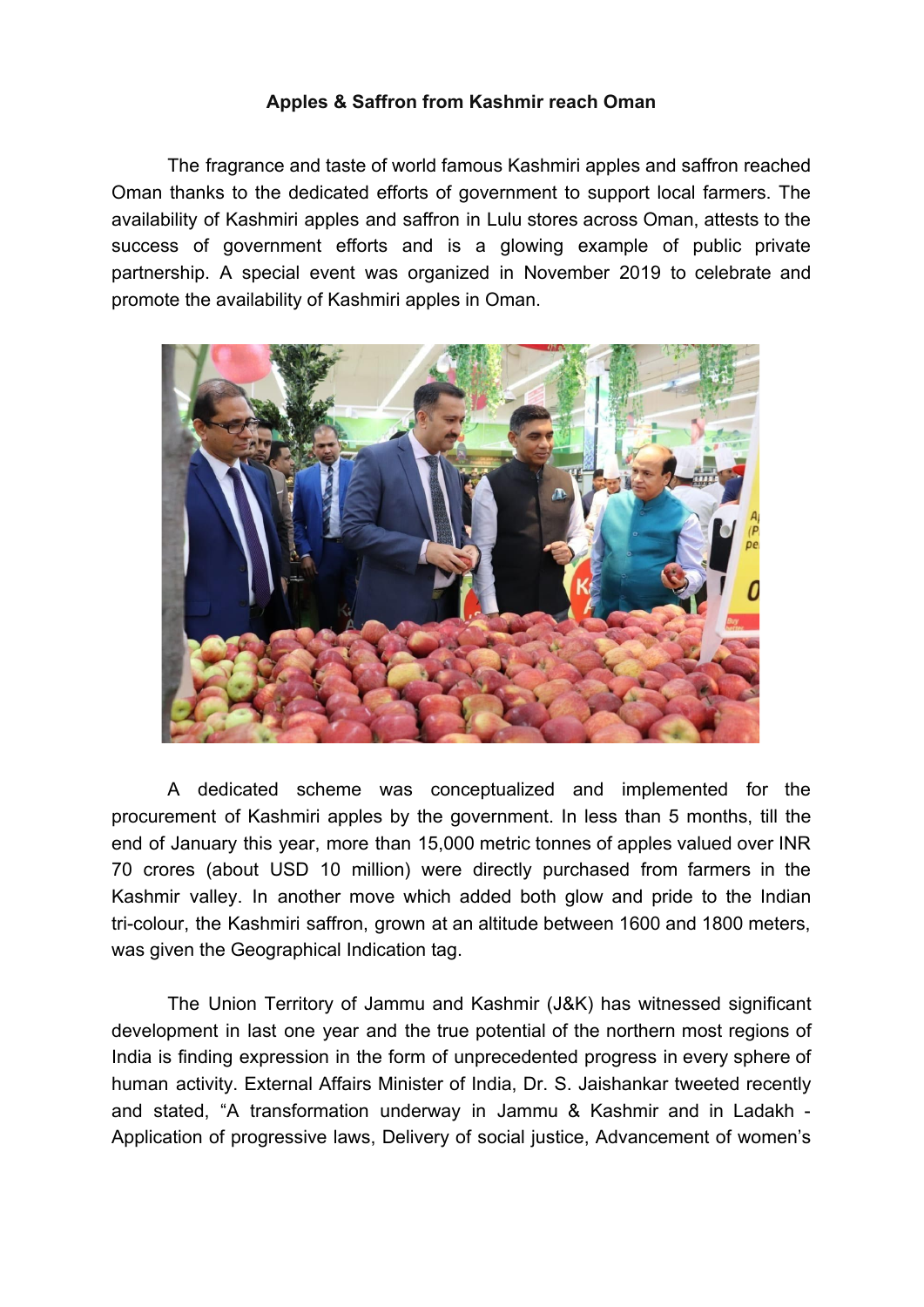rights and empowerment, Support for vulnerable sections, Expansion of education and employment opportunities, Development projects taking shape on the ground".

Rapid development of the region's economy and improvement in the quality of lives of the common people are among the most significant achievements in the past year. J&K government organized the first ever pre-summit meet of a global international summit, during which the policy and regulatory framework and investment opportunities in 14 focused sectors were highlighted. As a result of this and with the help of road shows organized across India, nearly 170 Memorandums of Understanding worth INR 13,600 crore (about US Dollar 1.9 billion) were finalized.

A unique programme launched in November last year called "back to village" ensured that Government officers reached out to the farthest parts of J&K and spent two days and one night to study the development requirements. As a result, more than 20,000 development works were identified by the people. Of these, more than one-third (7000) have already been executed. Modernization of urban and rural infrastructure, universalisation of electricity access and robust projects for dealing with flood mitigation has been carried forward. The first ever winter games of the country were conducted in Jammu & Kashmir this past year.



Looking further into the future, two IT parks-one each in Jammu & Srinagar – are in the pipeline. On the educational front, in what is considered the largest addition in seven decades, 50 new institutions with 25,000 vacancies have been established. New health infrastructure worth INR 7,500 crore (over USD 1 billion) – that includes two new All India Institutes of Medical Sciences (Vijaypur in Jammu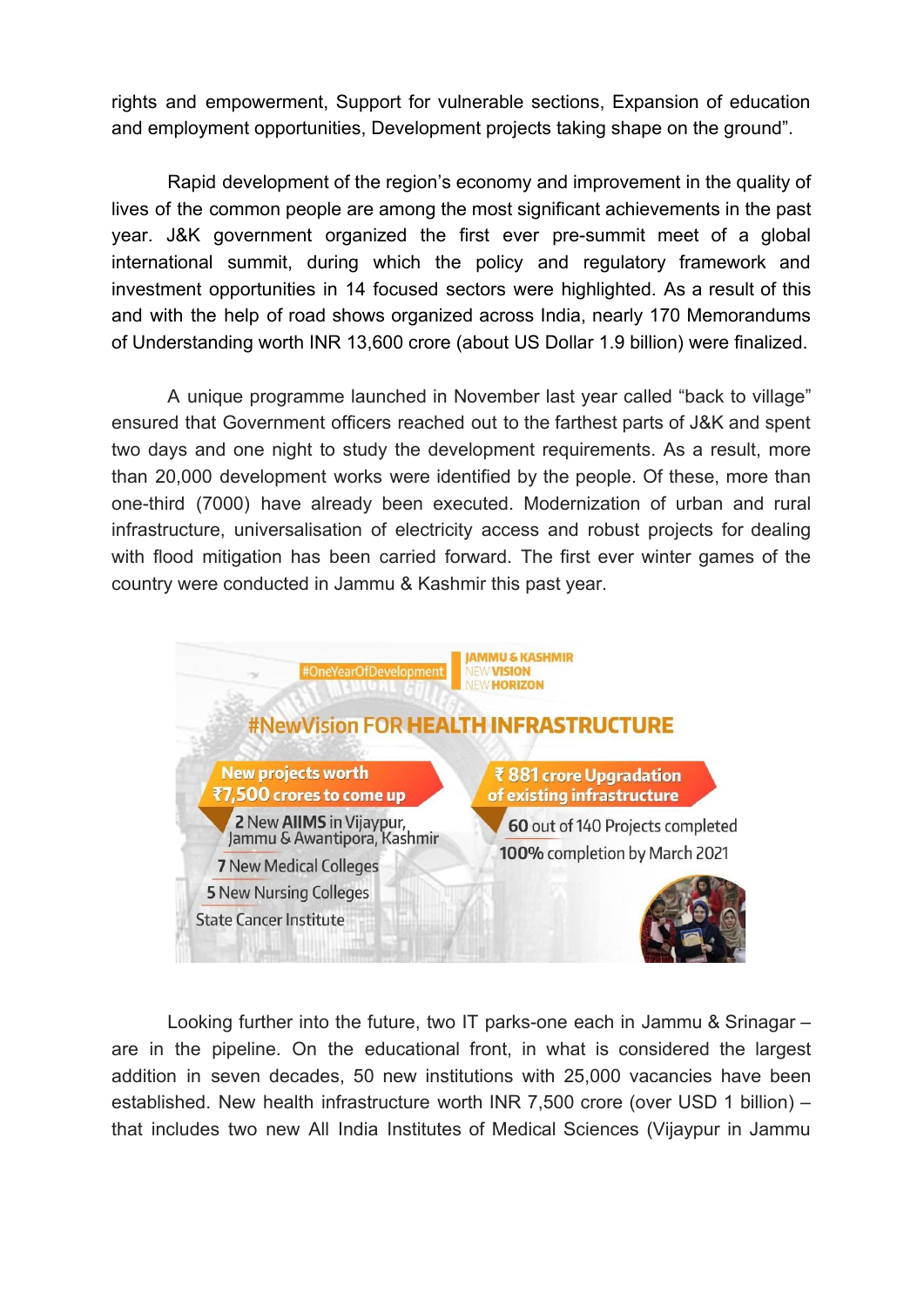and Awantipora in Kashmir), seven new medical colleges, five new nursing colleges and a state cancer institute are planned.

Another area of remarkable achievement is infrastructure development. Bottlenecks for projects spanning various sectors under the Prime Minister's development package have been removed. With 190 projects worth INR 7000 (USD 1 billion) crores aim to develop Jammu & Srinagar as modern, sustainable and smart cities with facilities such as Light Rail Transit System, which will be complemented by housing, slum development rehabilitation and township policies. Jammu & Kashmir has completed the first phase of launch of one nation one ration card scheme.



No wonder the Jammu & Kashmir has notched up a number of achievements in an enabling environment. Even in unprecedented challenge of COVID19 pandemic, Jammu & Kashmir is among the best performing States/UTs in India, thanks to the empowering framework and access to national resources. Its COVID testing rate is almost 4 times that of national average. J&K was among the first states/UT to setup Covid-19 dedicated hospitals. The Central Government